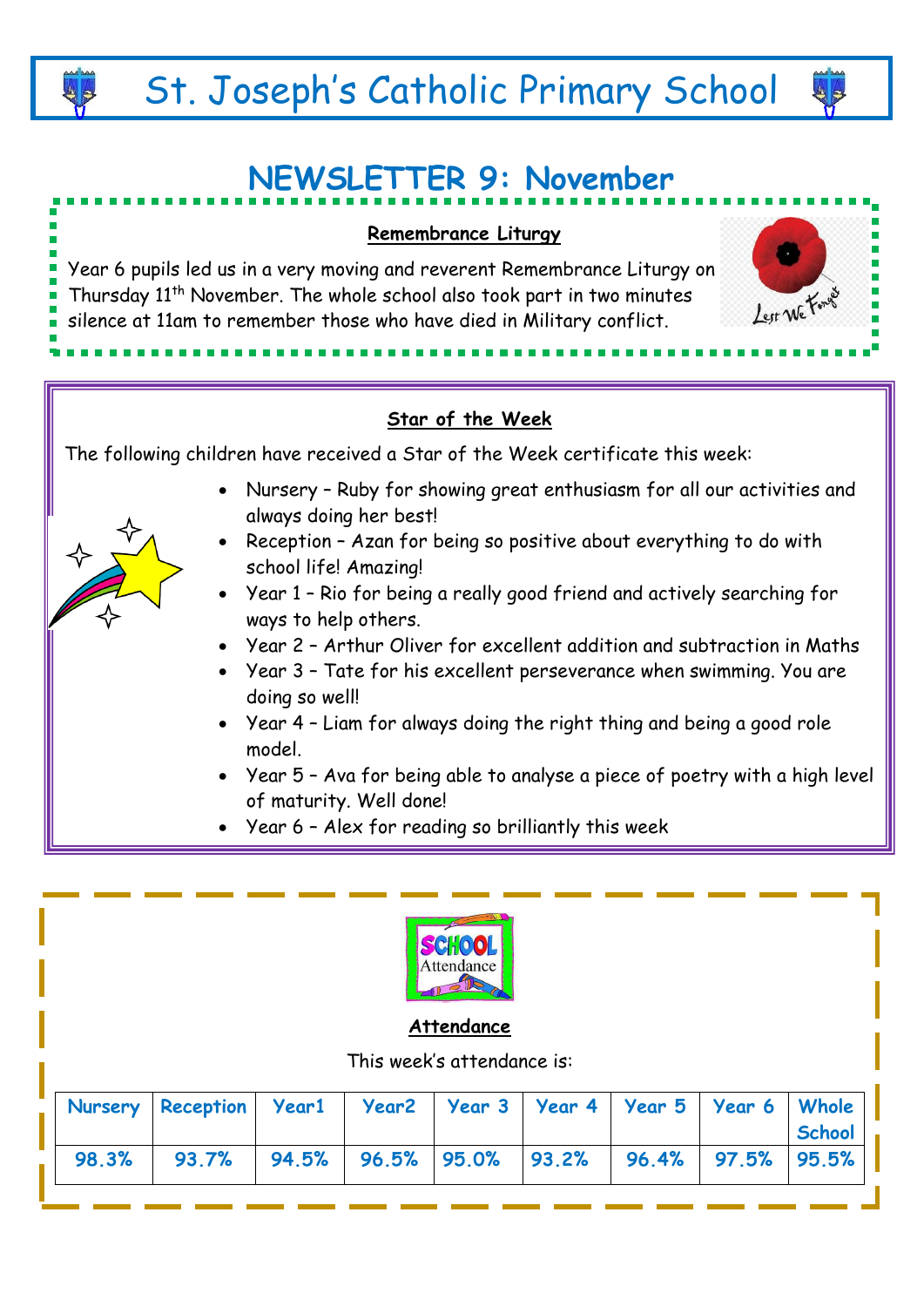

There has been an increase in the number of children and young people in County Durham testing positive for COVID-19. We are receiving ongoing advice from the Local Authority, Public Health Team and Bishop Wilkinson Catholic Education Trust. We are continually monitoring the situation and will keep parents/carers informed about any additional measures that we may have to put in place.

# **Friends of St Joseph's Meeting**

Thank you to everyone who returned the reply slip with regard to a Friends of St Joseph's meeting. A reminder that if you would like to find out more about becoming a "Friend of St Joseph's" meetings will take place on Wednesday  $17<sup>th</sup>$  November at 9.00 am and 5.00 pm.

Coming to one of the meeting doesn't sign you up to anything, it's just so we can give you all a little more information and gather your thoughts, ideas and feedback.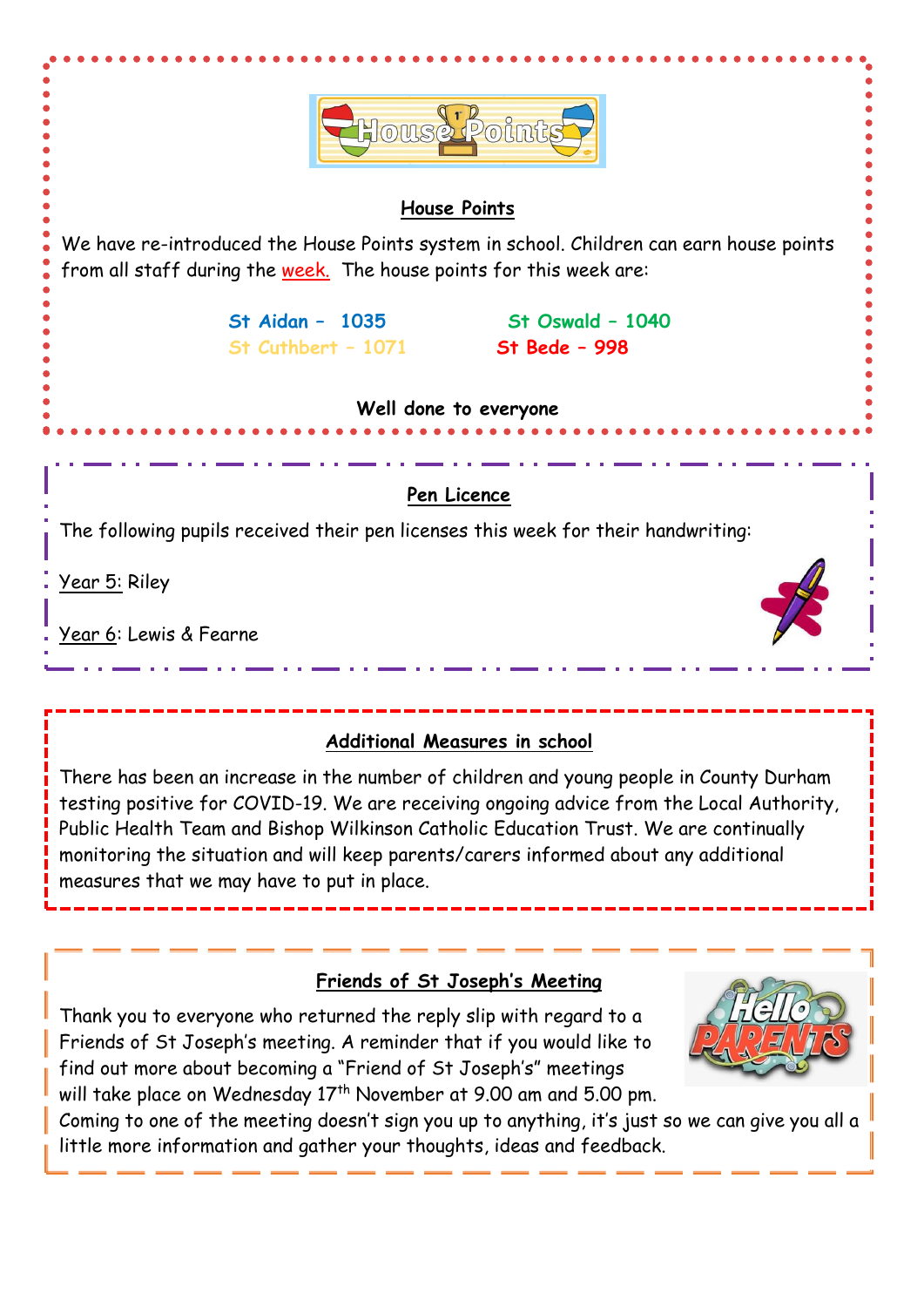#### **Children In NEED – 19th November**

On Friday 19<sup>th</sup> November children can come to school in a Pudsey Bear outfit, anything spotty or any Children in Need accessories. Donations for Children in Need can be paid via ParentPay.



## **Protecting Children Against Influenza (flu) and Complications**

A reminder that if you would like your child to receive the Flu immunisation in school, please ensure your consent has been **submitted by 19th November**.

**To give your consent for this please follow the steps below:**

- 1. Go to<https://www.hdft.nhs.uk/fluconsent/>
- 2. Enter the School Code **114245** and click **"Find School"**.
- 3. **Complete the form** with your child's information and parent/guardian contact information\*.
- 4. Click the **green "Submit" button**.



# **Anti-Bullying Week 15th – 19th November**

Kindness is more important today than it has ever been. The isolation of the last year has underlined how little acts of consideration can break down barriers and brighten the lives of the people around us. This is one of the reasons, that **'One Kind Word'** has been chosen as the theme of Anti-Bullying Week, taking place from 15th to 19th of November 2021. Children are encouraged to wear "odd socks" to school on Monday 15<sup>th</sup> November.



#### **Parents attending Swimming Lessons**

As you know children go to the Louisa Centre for swimming lessons as part of the PE curriculum. To allow children to concentrate on the lesson and for their health and safety in and around the pool, please can we ask any parent who is watching not to try and attract your child's attention as this may distract the children. Thank you for your support.

## **Operation Christmas Child – Shoe Box Appeal**

29 Shoe boxes have been brought into school and will be sent off to Operation Christmas Child. Thank you very much for your support. The gifts bring so much joy to needy children who are homeless, live in orphanages or are without family support.